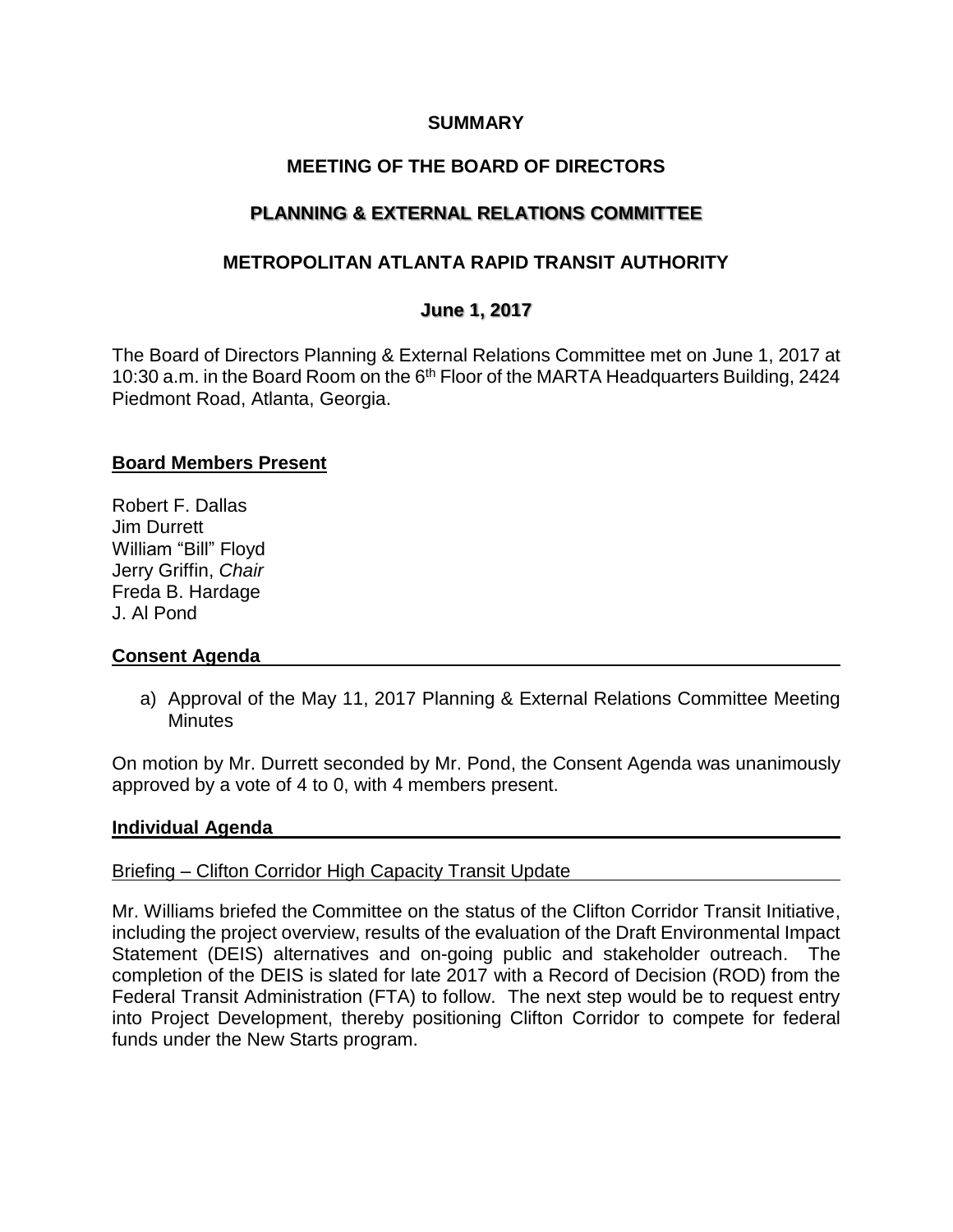#### **Planning & External Relations Committee – Meeting Summary 6/1/17 Page 2**

#### Briefing – MARTA Police Department Security Overview

Chief Dunham provided the Committee an overview on the MARTA Police Department (MPD), including MPD Crime Reporting, Deployment, Security Initiatives, Security Measures, Public Awareness Initiatives and Community Outreach Programs.

#### Briefing – 2017 APTA Annual Meeting & Expo Overview

Mrs. McClendon briefed the Committee on the 2017 APTA Annual Meeting & EXPO being held in Atlanta, Georgia, October 8-11, 2017.

#### Other Matters

Mrs. McClendon announced the following events:

- ➢ APTA International Rail Rodeo & Rail Conference Baltimore, MD June 8-11 and June 11-14
- ➢ Technology Summit The Garage at Tech Square June 8th , 8:30am – 12:00pm
- ➢ Rotary International Convention Georgia World Congress Center June 10-14
- ➢ Annual Dump the Pump Scavenger Hunt *beginning at* Five Points Rail Station June 10th , 10:30am – 5:30pm
- ➢ Annual Dump the Pump Day June 15th
- ➢ Clayton County Jurisdictional Briefing Clayton County Government Office June 20th, 7:00pm

\*\*\*\*\*\*\*\*

Public Comment

Mrs. Charlotte Davis made comments regarding MARTA's lack of adherence to Title VI and the elimination of bus stops within her community. She said more than 50% of the bus stops in her community have been removed, and the remaining stops are in areas